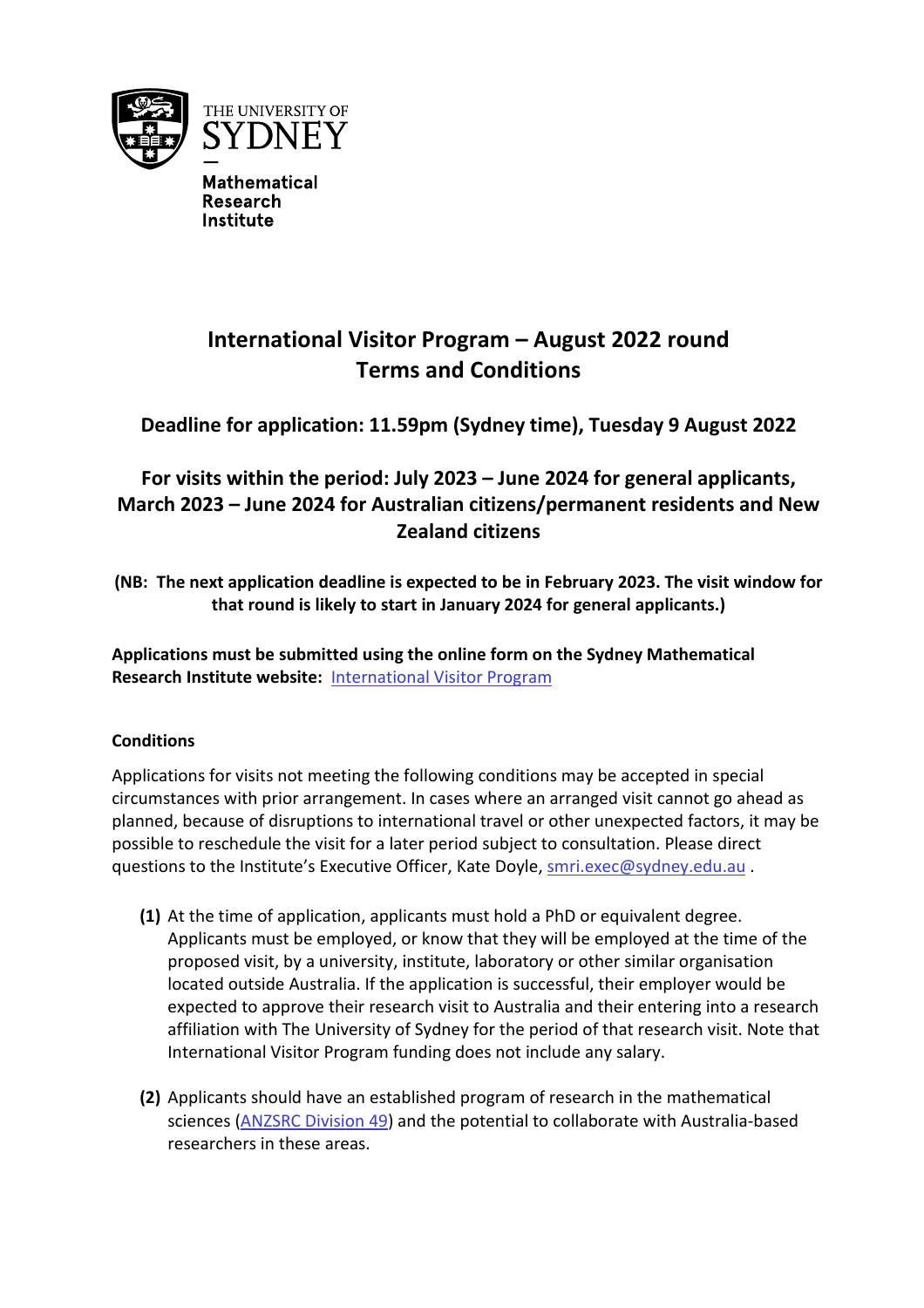- **(3)** Applicants should propose a research visit to Australia, within the period specified for the application round, of at least 4 weeks' duration, of which at least 2 weeks are to be spent visiting SMRI at The University of Sydney. Please note that the International Visitor Program funding can provide living allowance for at most 18 weeks, so any visit longer than this will require additional funding from other sources.
- **(4)** A group of at most 3 applicants may propose to visit Australia at the same or overlapping times, to collaborate with Australia-based researchers on a common project. In this case, each applicant must satisfy the eligibility conditions, and each applicant must complete the application form and upload their own CV. For convenience of automated processing, we request that each applicant in a group upload a research proposal, even if these files are identical among the group.
- **(5)** In addition to their proposed research project, applicants are invited to propose additional research-related activities during their visit to Australia. These include lecture series which they could give and/or a short workshop which they could organize during their visit to SMRI, with the assistance of SMRI staff. We also invite the proposal of a themed semester program that an applicant (or group of applicants) could lead at SMRI over the course of a 12 week period aligned with Semester 2 (August to October) 2023 or Semester 1 (March to June) 2024. All such activities should be designed so as to be accessible, at least in part, to an online audience, and be of interest to a largely local or domestic audience.
- **(6)** Applicants must identify, at each Australian university at which they propose to spend at least 2 weeks in total (including The University of Sydney), an academic staff member there who has agreed to be the host of that part of the visit. If the visit includes at least 2 weeks spent at the mathematical research institute [MATRIX,](https://www.matrix-inst.org.au/) an Australian organiser of the MATRIX research program to which the applicant has been invited should be designated as the host of that part of the visit. Hosts will be contacted to confirm their support for the visit, including any potential financial contribution, and their comments will be taken into account in assessing the benefit of the proposed visit. The location at which the applicant proposes to spend the most time will be deemed the primary location of the visit, and the comments of the primary host will be given particular weight. Some funding is reserved for visits where the primary host is a staff member of the School of Mathematics and Statistics at The University of Sydney.
- **(7)** Applicants may nominate up to two academic referees, who are not among the hosts of the proposed visit and who are willing to be contacted by the Chair of the SMRI Scientific Advisory Committee for their confidential comments on the applicant's research track record, if requested, in the month following the application deadline. Members of the Scientific Advisory Committee of SMRI are eligible to act as referees, in accordance with the committee's policy on conflicts of interest, and provided they are not among the hosts of the proposed visit.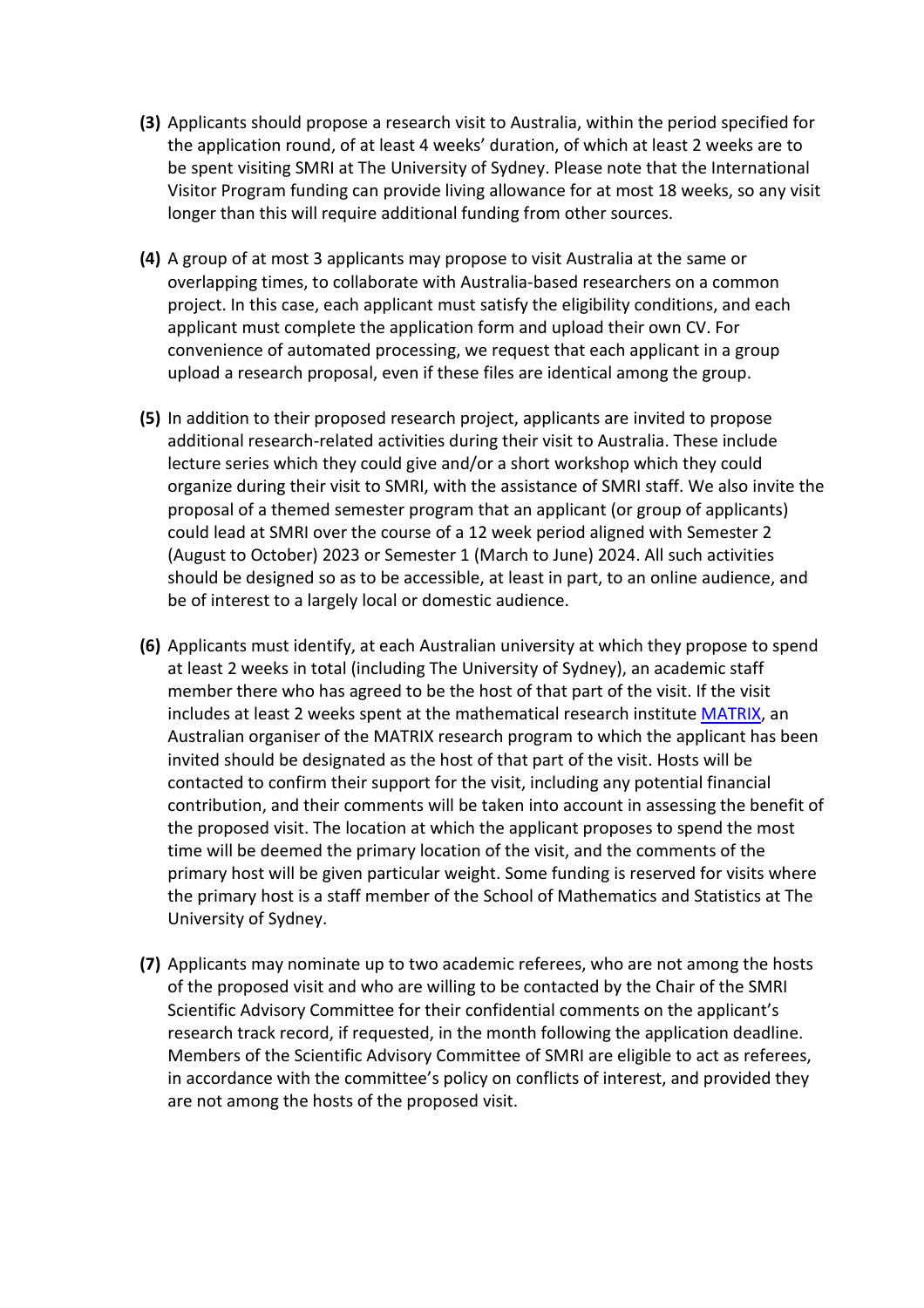#### **Selection Criteria**

Successful applications will be selected by the SMRI Scientific Advisory Committee, as named on the website, and other expert colleagues as required. The selection criteria are:

- Applicant's research track record, assessed relative to opportunity (taking into account time since PhD and any research career interruptions).
- Benefits of the proposed visit, including any associated seminars or workshops, for Australian research in the mathematical sciences.
- Considerations of diversity, equity and inclusion in relation to, for example, field of research within the mathematical sciences, gender of applicant and host(s), and number of years post PhD of applicant and host(s).

#### **Diversity**

Applications from female and gender-diverse researchers, researchers employed in developing countries and/or researchers belonging to other groups which are underrepresented in the mathematical sciences, are particularly encouraged.

#### **Visa**

Successful applicants who are not Australian or New Zealand citizens or Australian permanent residents will be assisted by University of Sydney staff in their application for an Australian visa suitable for their research activities, which is a prerequisite of the IVP.

#### **Funding**

Funding determined by the committee is to be considered a contribution towards an academic's visit and, in some cases, may not cover all costs.

Successful applicants may receive funding of *up to* A\$1000 per week, up to a maximum of 18 weeks (paid in instalments), to assist with accommodation and local expenses during their visit. In addition, successful applicants may obtain reimbursement of one return economy airfare or equivalent amount up to a maximum, depending on the country of origin, and one visa application fee, if appropriate. Where academics are travelling with dependants, aged between 0-17 at the time of the proposed visit, an additional family allowance, calculated as 25% of the agreed living allowance (regardless of the number of dependants) will be granted.

If required, SMRI staff can provide information on local accommodation and transport, as well as childcare and school options for those travelling with children. Note that all benefits depend on a signed agreement with The University of Sydney, identity verification, and the presentation of receipts in the case of airfare or visa fee reimbursement.

#### **Sharing application information**

By submitting an application to the International Visitor Program, you consent that the uploaded files, and other information in the application form, may be shared with SMRI staff and Scientific Advisory Committee members as well as with the nominated host(s) and academic referees, if necessary. This information will not be used for any purpose other than the ranking and selection of applicants and the compiling of anonymised reports on the selection process. A list of successful applicants, with the dates and other details of their visits, will be posted on the Institute's website.